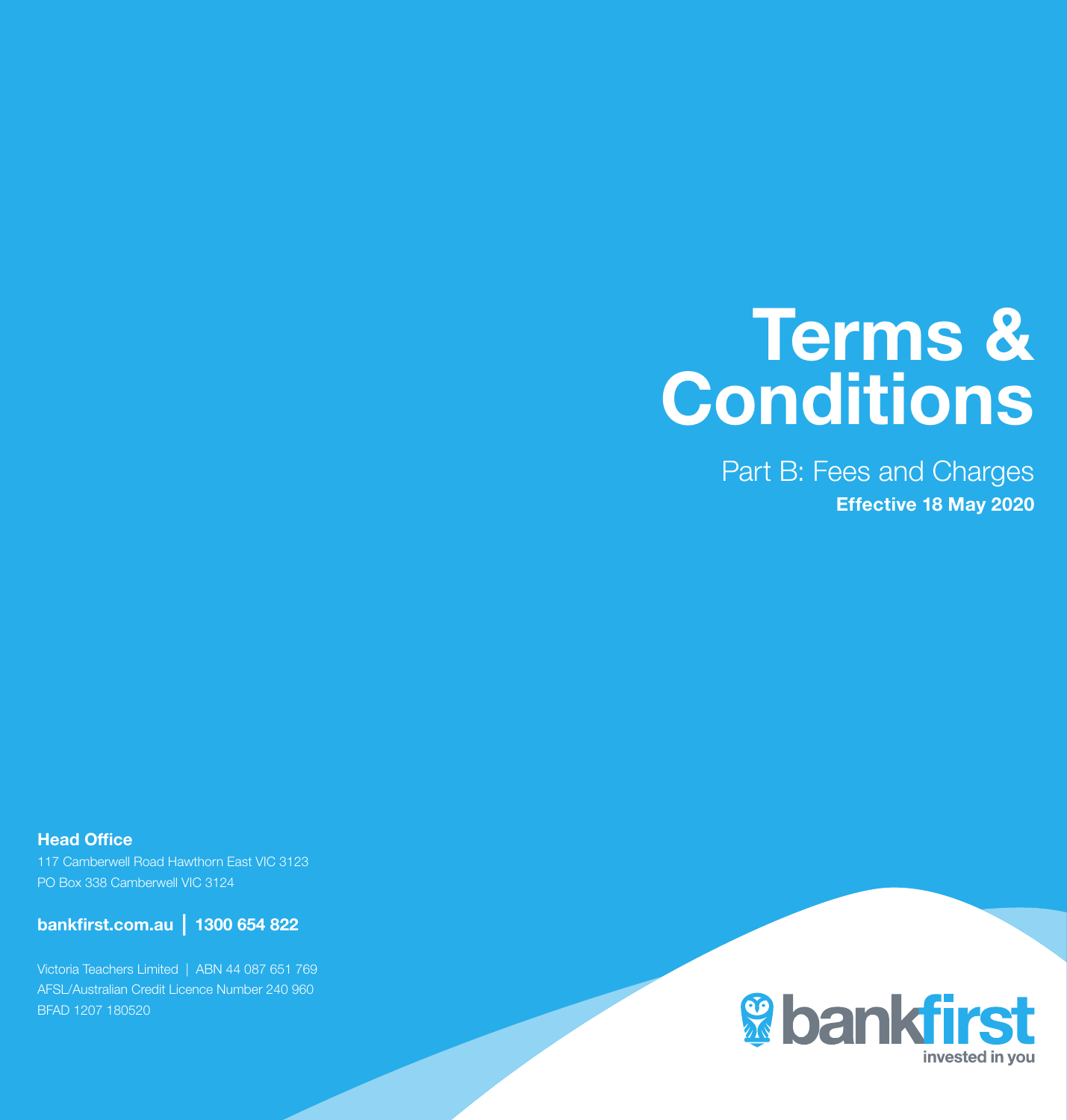### Terms and Conditions

The Terms and Conditions brochures for Bank First basic deposit products (accounts) and non-cash payment facilities (payment facilities), consist of three sections:

- Part A: Product Information
- Part B: Fees and Charges.
- Part C: Interest Rates.

If you would like further information about any of our products and services or fees and charges, please call one of our friendly Member Service Consultants on 1300 654 822 or visit bankfirst.com.au.

By opening an account or using a payment facility you become bound to comply with these Terms and Conditions. You should read the Terms and Conditions before making a decision to open an account or access a payment facility.

Please keep these Terms and Conditions so that you can refer to them when needed. You may otherwise obtain a copy from our website at bankfirst.com.au.

All fees are Goods & Services Tax (GST) inclusive, where GST applies. All fees are payable at the time of the transaction or after, unless stated otherwise.

## Codes of Practice

We operate under the Customer Owned Banking Code of Practice and ePayments Code as they apply to Bank First products and services.

# **Contents**

| <b>Account Transaction Charges</b> | 2  |
|------------------------------------|----|
| <b>Payment Services</b>            | 2  |
| Visa Debit Card                    | 4  |
| Visa Credit Cards                  | 4  |
| Cheques                            | 6  |
| Foreign Exchange & Currency        | 6  |
| General Items                      | 8  |
| <b>BPAY Biller Charges</b>         | 8  |
| <b>SMS Alerts and Email Alerts</b> | 8  |
| Loan Services                      | 10 |
| <b>Information Charges</b>         | 12 |
| Overdraft                          | 14 |
| <b>Transacting Free</b>            | 15 |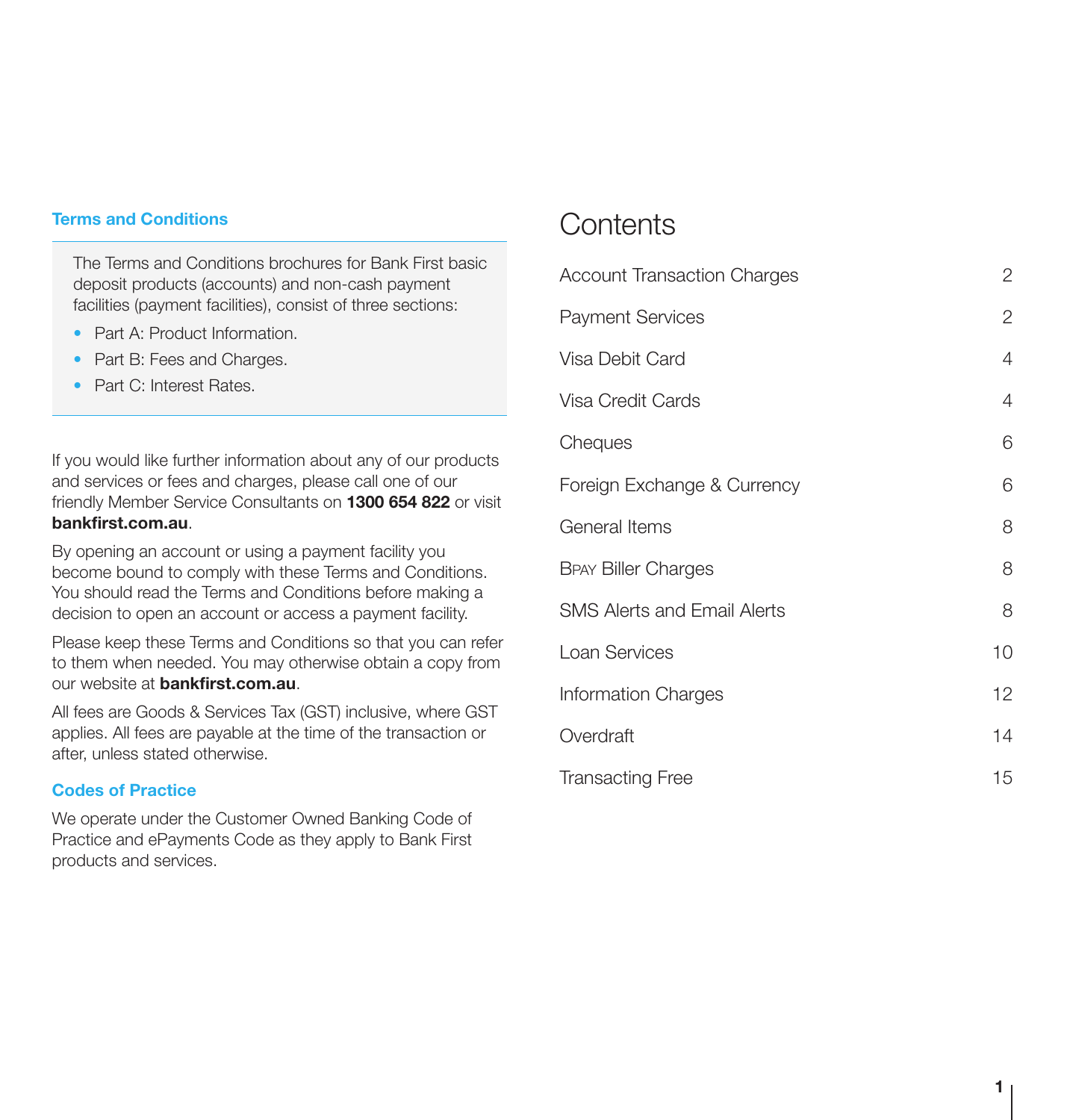# **Fee Type Cost**

| <b>Account Transaction Charges</b>                                                            |                                                                                                                                                                                              |
|-----------------------------------------------------------------------------------------------|----------------------------------------------------------------------------------------------------------------------------------------------------------------------------------------------|
| <b>Account Keeping Fees</b>                                                                   | <b>Nil</b>                                                                                                                                                                                   |
| Coin Handling Fee (for amounts of \$100 or more)                                              | \$5 per every \$100                                                                                                                                                                          |
| Phone Banking                                                                                 | <b>Free</b>                                                                                                                                                                                  |
| Internet Banking                                                                              | Free                                                                                                                                                                                         |
| Unofficial Agency Transactions at other Mutual Organisations                                  | Other Mutual Organisations may charge for this service                                                                                                                                       |
| <b>Payment Services</b>                                                                       |                                                                                                                                                                                              |
| <b>Direct Credit</b>                                                                          | <b>Free.</b> Third party deposit electronically                                                                                                                                              |
| Direct Debit                                                                                  | <b>Free.</b> Third party withdrawal electronically (Fees may be charged by<br>the Debit Supplier for any late Direct Debit payments)                                                         |
| Direct Debit Dishonour Fee                                                                    | \$15.00 Due to insufficient funds                                                                                                                                                            |
| Direct Debit Stop Request                                                                     | \$9.00                                                                                                                                                                                       |
| Trace on an electronic transfer                                                               | \$25.00                                                                                                                                                                                      |
| Direct Debit Trace                                                                            | \$25.00                                                                                                                                                                                      |
| Regular Authorised Payment Dishonour Fee                                                      | Nil. Regular withdrawal to a third party by means of a<br><b>Bank First Corporate Cheque</b><br>(Where a Regular Authorised Payment is rejected due<br>to insufficient funds in the account) |
| Direct Entry Return Fee                                                                       | \$2.50 (Commonwealth Bank charge)                                                                                                                                                            |
| Transaction Negotiation Authority (TNA) Fee                                                   | \$350,00                                                                                                                                                                                     |
| Non-Individual Account Manual Processing Fee                                                  | \$1.00 per transaction (Non-Individual Accounts only)                                                                                                                                        |
| Non-Individual Account Batch File Fee                                                         | \$5.00 per file (Non-Individual Accounts only); and                                                                                                                                          |
|                                                                                               | \$0.15 per transaction (Non-Individual Accounts only)                                                                                                                                        |
| Priority Payment (RTGS)                                                                       | \$12.00                                                                                                                                                                                      |
| Purchases on Visa Debit Card by pressing 'credit' and purchases over<br>the phone or Internet | Free                                                                                                                                                                                         |
| Purchases on Visa Debit Card by pressing 'savings' or 'cheque'                                | Free                                                                                                                                                                                         |
| Electronic payments - quoting a valid BSB<br>and account number                               | Free                                                                                                                                                                                         |
| <b>BPAY transactions</b>                                                                      | <b>Free</b>                                                                                                                                                                                  |
| NPP including Osko payments                                                                   | Free                                                                                                                                                                                         |
| PaylD                                                                                         | Free                                                                                                                                                                                         |
| Bank@Post withdrawals                                                                         | Free                                                                                                                                                                                         |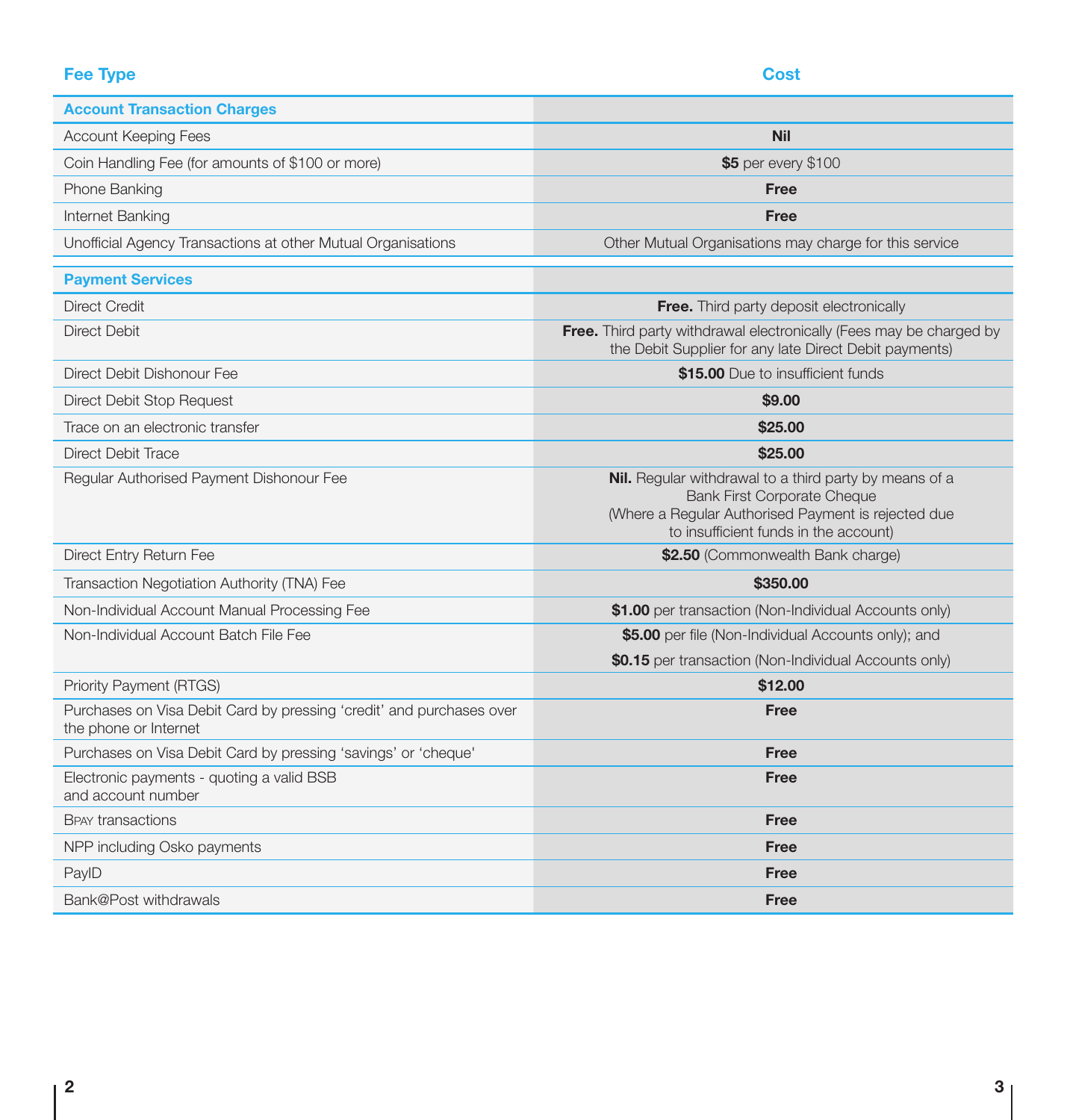| <b>Fee Type</b>                                                                                                                                                                                           | Cost                                                                                                                                                                                                                                                           |
|-----------------------------------------------------------------------------------------------------------------------------------------------------------------------------------------------------------|----------------------------------------------------------------------------------------------------------------------------------------------------------------------------------------------------------------------------------------------------------------|
| <b>Visa Debit Card</b>                                                                                                                                                                                    |                                                                                                                                                                                                                                                                |
| Replacement Card Fee                                                                                                                                                                                      | \$8.00 When ordered via Mobile Banking App<br>\$12.00 Staff Assisted                                                                                                                                                                                           |
| Emergency Overseas Replacement Card Fee                                                                                                                                                                   | \$150.00                                                                                                                                                                                                                                                       |
| <b>Cash Advance Fee</b><br>ATM withdrawal<br>Visa Debit Card over the counter cash advances<br>Overseas ATM withdrawals                                                                                   | <b>Free.</b> (The ATM operator may charge a fee at the time of the transaction)<br>\$2.50<br>\$2.50 (The ATM operator may charge a fee at the time of the transaction)                                                                                         |
| <b>Currency Conversion Fee</b>                                                                                                                                                                            | 3.0% of the transaction value for converting overseas currency<br>transactions using your Visa Debit Card to Australian Dollars. Overseas<br>banks may charge a separate fee. Note: Home Loan Package holders<br>will be refunded the currency conversion fee. |
| Express posting of Card or PIN in Australia                                                                                                                                                               | \$15.00 per item                                                                                                                                                                                                                                               |
| Issue Card or PIN internationally by registered mail                                                                                                                                                      | \$15.00 per item                                                                                                                                                                                                                                               |
| <b>Visa Credit Cards</b>                                                                                                                                                                                  |                                                                                                                                                                                                                                                                |
| Visa Platinum Credit Card Annual Fee                                                                                                                                                                      | \$99.00 per annum. This fee is waived for Package Home<br>Loan customers.                                                                                                                                                                                      |
| Visa Classic Credit Card Annual Fee                                                                                                                                                                       | <b>Nil</b>                                                                                                                                                                                                                                                     |
| Replacement Card Fee                                                                                                                                                                                      | \$8.00 When ordered via Mobile Banking App<br>\$12.00 Staff Assisted                                                                                                                                                                                           |
| Emergency Overseas Replacement Card Fee                                                                                                                                                                   | \$150.00 This fee is waived for Visa Platinum Credit Card holders.                                                                                                                                                                                             |
| Arrears Fee                                                                                                                                                                                               | \$20.00 Payable immediately if all or any part of a repayment is 7 days<br>in arrears. A further Arrears Fee of \$20.00 is payable at the expiry of 30<br>days after the account falls into arrears if all or any part of the repayment<br>remains in arrears. |
| <b>Cash Advance Fee</b>                                                                                                                                                                                   |                                                                                                                                                                                                                                                                |
| ATM withdrawal<br>Cash Advance at Bank@Post<br>Visa Credit Card over the counter cash advance<br>Overseas ATM withdrawals<br>Over the counter cash withdrawals (at the Bank)<br>Bank First ATM Withdrawal | \$2.50 (The ATM operator may also charge a fee at the time of the transaction)<br>\$2.50<br>\$2.50<br>\$2.50 (The ATM operator may charge a fee at the time of the transaction)<br>\$2.50<br>\$2.50                                                            |
| Currency Conversion Fee - Classic Credit Card                                                                                                                                                             | 3.0% of the transaction value for converting overseas currency<br>transactions to Australian Dollars. Overseas banks may charge a<br>separate fee. Note: Home Loan Package holders will be refunded<br>the currency conversion fee.                            |
| Currency Conversion Fee - Platinum Credit Card                                                                                                                                                            | This 3.0% fee will be refunded for transactions using the Platinum<br>Credit Card. Overseas banks may charge a separate fee.                                                                                                                                   |
| Express posting of Card or PIN in Australia                                                                                                                                                               | \$15.00 per item                                                                                                                                                                                                                                               |
| Issue Card or PIN internationally by registered mail                                                                                                                                                      | \$15.00 per item                                                                                                                                                                                                                                               |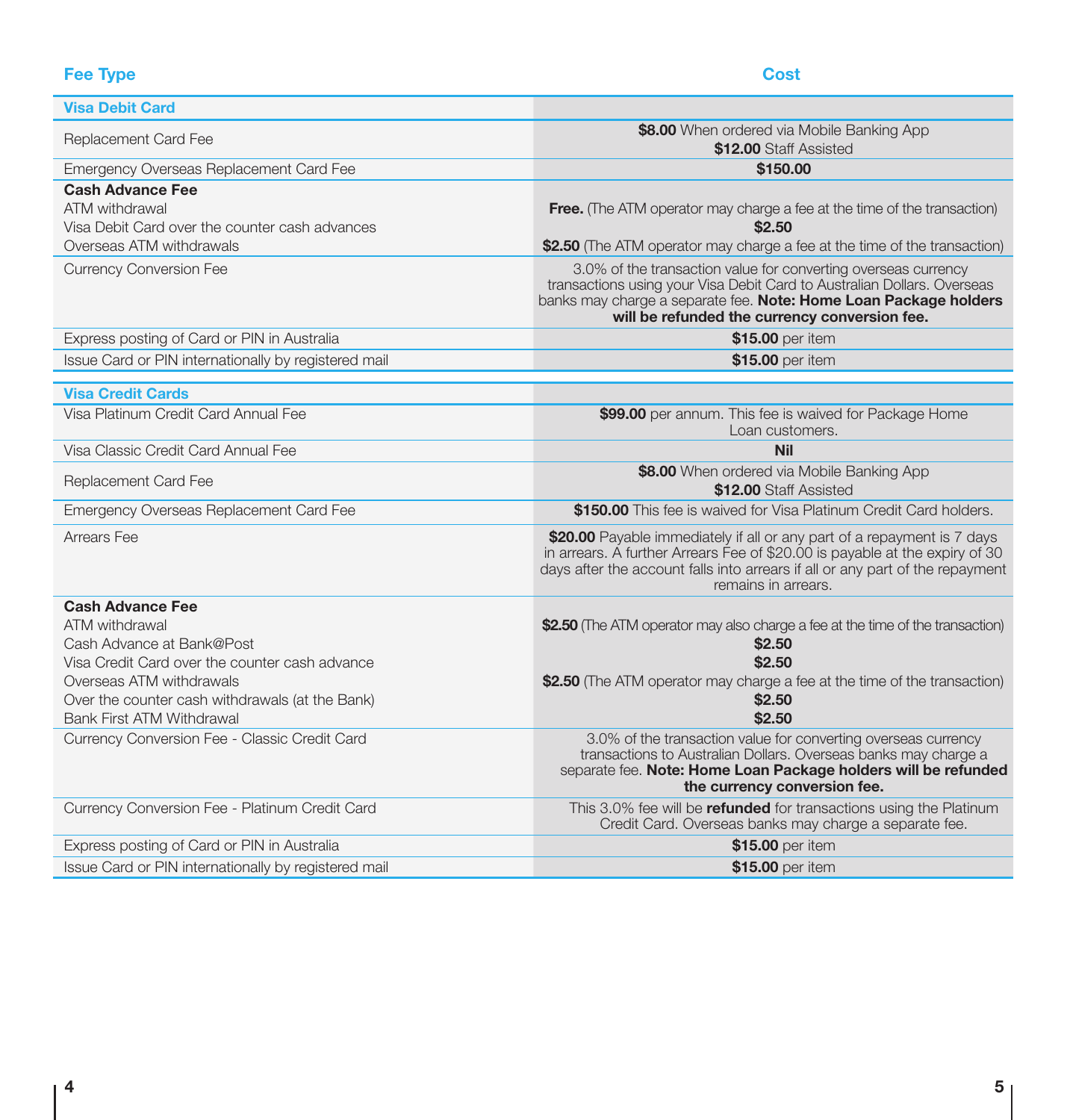# Fee Type Cost

| <b>Cheques</b>                                                                                                                |                                                                                                                                                                                                                                    |
|-------------------------------------------------------------------------------------------------------------------------------|------------------------------------------------------------------------------------------------------------------------------------------------------------------------------------------------------------------------------------|
| <b>Bank Cheque</b>                                                                                                            | \$12.00 Collection at Commonwealth Bank branch - 1 day notice                                                                                                                                                                      |
| Deposit Cheque Special Clearance Request                                                                                      | \$15.00 (Commonwealth Bank charge)                                                                                                                                                                                                 |
| Deposit Cheque Dishonour Fee                                                                                                  | \$11.00 This is where a cheque deposited into an account is<br>dishonoured (Australia Post (Bank@Post) charge)                                                                                                                     |
| Cheque Dishonour Fee                                                                                                          | \$17.50 This is where a cheque written on an account is<br>dishonoured due to insufficient funds (Commonwealth Bank and<br>Bank First charge)                                                                                      |
| Stop Cheque Payment                                                                                                           | \$15.00 (Commonwealth Bank charge)                                                                                                                                                                                                 |
| Personal Cheque Books                                                                                                         | \$12.50 Book of 50 cheques<br>\$20.00 Book of 100 cheques                                                                                                                                                                          |
| <b>Business Account Cheque Books</b>                                                                                          | \$12.50 Book of 50 cheques<br>\$20.00 Book of 100 cheques                                                                                                                                                                          |
| <b>Bank First Cheque Fee</b>                                                                                                  | \$5.00 per cheque                                                                                                                                                                                                                  |
| Bank First Corporate Cheque Stop Payment                                                                                      | \$15.00 Stop Payment allowed only in special circumstances<br>(Commonwealth Bank charge)                                                                                                                                           |
| Voucher Retrieval Fee For Cheque/Deposit                                                                                      | \$5.00 per voucher                                                                                                                                                                                                                 |
| Personal cheques                                                                                                              | Free                                                                                                                                                                                                                               |
| <b>Foreign Exchange and Currency</b><br>Note: Overseas bank costs may apply.                                                  |                                                                                                                                                                                                                                    |
| Purchasing Foreign Currency                                                                                                   | <b>1.1%</b> or minimum fee \$8.00 (per order)                                                                                                                                                                                      |
| Foreign Currency Cheque Negotiation Conversion Fee                                                                            | \$25.00 per cheque or draft. The processing charge levied by Bank<br>First will be debited to your account at the time of deposit or after.                                                                                        |
| Dishonoured Foreign Currency Cheque and International Draft Fee                                                               | In the event that a foreign currency cheque(s) or international draft(s) is/are<br>dishonoured, the buy rate applicable on the day of dishonour will apply.<br>Any fees charged by overseas banks will be charged to your account. |
| Clean Bill for Collection                                                                                                     | \$25.00 Cheque drawn on an Australian bank<br>(Commonwealth Bank charge)                                                                                                                                                           |
| <b>Bill for Collection</b>                                                                                                    | \$45.00 Cheque drawn on an overseas bank                                                                                                                                                                                           |
| Conversion of Foreign Currency                                                                                                | \$8.00 per transaction                                                                                                                                                                                                             |
| International Draft (for Foreign Currency/Australian Dollars)                                                                 | \$20.00 (Amex and Bank First charge)                                                                                                                                                                                               |
| International Draft - Stop & Reissue (if error in payee details)                                                              | Free                                                                                                                                                                                                                               |
| International Draft - Stop & Refund                                                                                           | \$25.00 (Amex charge) plus exchange rate difference                                                                                                                                                                                |
| International Draft - Advice of Fate<br>(confirmation of whether or not draft has been presented)                             | Free                                                                                                                                                                                                                               |
| International Draft Express Post within Australia                                                                             | \$5.00                                                                                                                                                                                                                             |
| International Draft Express or Registered Post International                                                                  | \$15.00                                                                                                                                                                                                                            |
| International Funds Transfer (for Foreign Currency/Australian Dollars)                                                        | \$30.00 (Amex and Bank First charge)                                                                                                                                                                                               |
| International Funds Transfer - Stop or Refund                                                                                 | \$30.00 (Amex and Bank First charge) plus exchange rate difference                                                                                                                                                                 |
| International Funds Transfer - Amend                                                                                          | \$30.00 (Amex and Bank First charge)                                                                                                                                                                                               |
| International Funds Transfer - Trace                                                                                          | Free                                                                                                                                                                                                                               |
| Foreign Currency Overseas Direct Deposit Fee (electronic foreign<br>currency deposit from overseas into a Bank First account) | Correspondent banks and overseas financial institutions may<br>deduct commission or fees from the amount transferred.                                                                                                              |
| Australian Dollar Overseas Direct Deposit Fee (electronic deposit<br>from overseas into a Bank First account)                 | \$25.00 (Amex charge)                                                                                                                                                                                                              |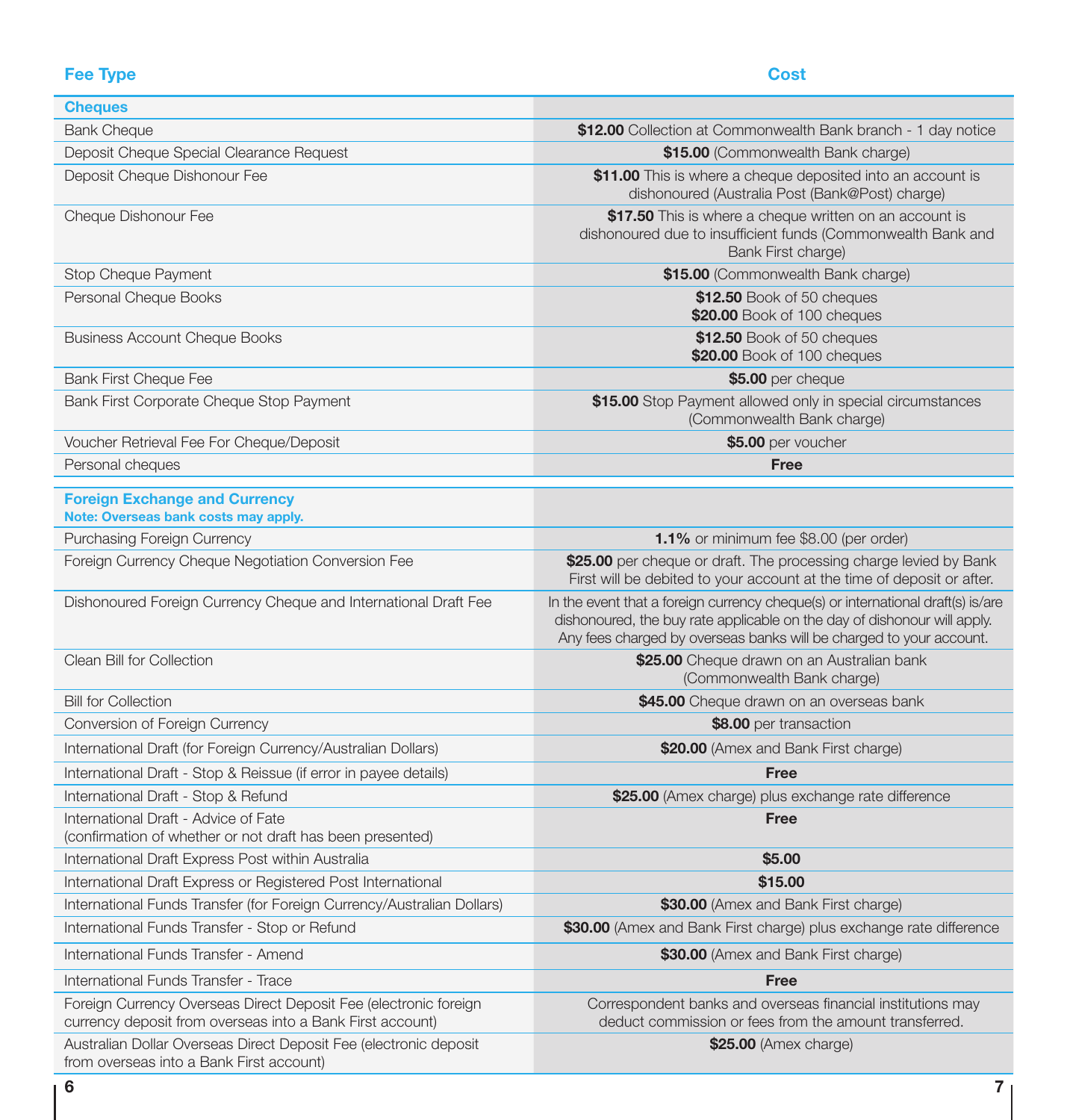**Fee Type Cost** 

| <b>General Items</b>                                                                                                                                                     |                                                                                                                                                                                                                                                                                                                                                                 |     |
|--------------------------------------------------------------------------------------------------------------------------------------------------------------------------|-----------------------------------------------------------------------------------------------------------------------------------------------------------------------------------------------------------------------------------------------------------------------------------------------------------------------------------------------------------------|-----|
| <b>Statement Request</b>                                                                                                                                                 | \$2.00 per month                                                                                                                                                                                                                                                                                                                                                |     |
| Inactive Membership Fee                                                                                                                                                  | \$30.00 per annum                                                                                                                                                                                                                                                                                                                                               |     |
|                                                                                                                                                                          | Applies where all accounts under a membership have not been<br>active by the customer for over a year. Where a Fixed Term Deposit<br>is held, this counts as an active membership and no fee will apply.                                                                                                                                                        |     |
| Term Deposit Early Withdrawal Interest Rate Reduction                                                                                                                    | For early withdrawals of a part or full amount of a Term Deposit the<br>interest accrued or paid to that date will reduce as follows:                                                                                                                                                                                                                           |     |
|                                                                                                                                                                          | Percentage of Term Remaining Interest Rate Reduction                                                                                                                                                                                                                                                                                                            |     |
|                                                                                                                                                                          | 0-19.99%<br>20%                                                                                                                                                                                                                                                                                                                                                 |     |
|                                                                                                                                                                          | 20-39.99%<br>40%                                                                                                                                                                                                                                                                                                                                                |     |
|                                                                                                                                                                          | 40-59.99%<br>60%                                                                                                                                                                                                                                                                                                                                                |     |
|                                                                                                                                                                          | 60-79.99%<br>80%                                                                                                                                                                                                                                                                                                                                                |     |
|                                                                                                                                                                          | 80-100%<br><b>Note:</b> Where the withdrawal reduces the 'Fixed Term Deposit'<br>balance to an amount which attracts a lesser rate, that lesser rate<br>shall apply for the remainder of the fixed term.                                                                                                                                                        | 90% |
| Overdrawn Account Fee                                                                                                                                                    | \$15.00 Applies if your Transaction or Savings Account is overdrawn or<br>the balance exceeds any Overdraft attached to the account at close<br>of business on any day. The fee is payable again at the end of each<br>period of 7 calendar days thereafter if the balance remains overdrawn/<br>limit exceeded. Debited from the account at close of business. |     |
| Non-Individual Membership Establishment Fee                                                                                                                              | \$50.00 Payable upon opening of a Non-Individual Membership.                                                                                                                                                                                                                                                                                                    |     |
| Business/Company Name Change Fee                                                                                                                                         | \$20.00 per change                                                                                                                                                                                                                                                                                                                                              |     |
|                                                                                                                                                                          |                                                                                                                                                                                                                                                                                                                                                                 |     |
| <b>BPAY Biller Charges</b><br>(Available to approved applicants - refer to relevant section of Part A)                                                                   |                                                                                                                                                                                                                                                                                                                                                                 |     |
| <b>BPAY Biller Creation Fee</b>                                                                                                                                          | \$450.00                                                                                                                                                                                                                                                                                                                                                        |     |
| BPAY Biller Transaction Fee (Debit Account)                                                                                                                              | \$0.83 Where payment is made from a Debit Account                                                                                                                                                                                                                                                                                                               |     |
| BPAY Biller Transaction Fee (Credit Card)                                                                                                                                | \$0.76 Where payment is made from a Credit Card                                                                                                                                                                                                                                                                                                                 |     |
| Percentage Merchant Service Fee on Credit Card Payment Values                                                                                                            | 0.35%                                                                                                                                                                                                                                                                                                                                                           |     |
| <b>SMS Alerts and Email Alerts</b>                                                                                                                                       |                                                                                                                                                                                                                                                                                                                                                                 |     |
| SMS Security (One Time Password)                                                                                                                                         | Free                                                                                                                                                                                                                                                                                                                                                            |     |
| <b>SMS Alerts</b>                                                                                                                                                        | \$0.25 per SMS                                                                                                                                                                                                                                                                                                                                                  |     |
|                                                                                                                                                                          | You may also incur charges from your mobile device service<br>operator including charges for sending or receiving SMS. Any such<br>charges are your sole responsibility and any matters regarding these<br>charges should be raised with your telecommunications provider.                                                                                      |     |
| <b>Email Alerts</b>                                                                                                                                                      | <b>Free</b>                                                                                                                                                                                                                                                                                                                                                     |     |
| SMS Alerts fees apply when accessing information on your<br>accounts. SMS Alerts charges will be accrued and deducted<br>monthly from your selected transaction account. |                                                                                                                                                                                                                                                                                                                                                                 |     |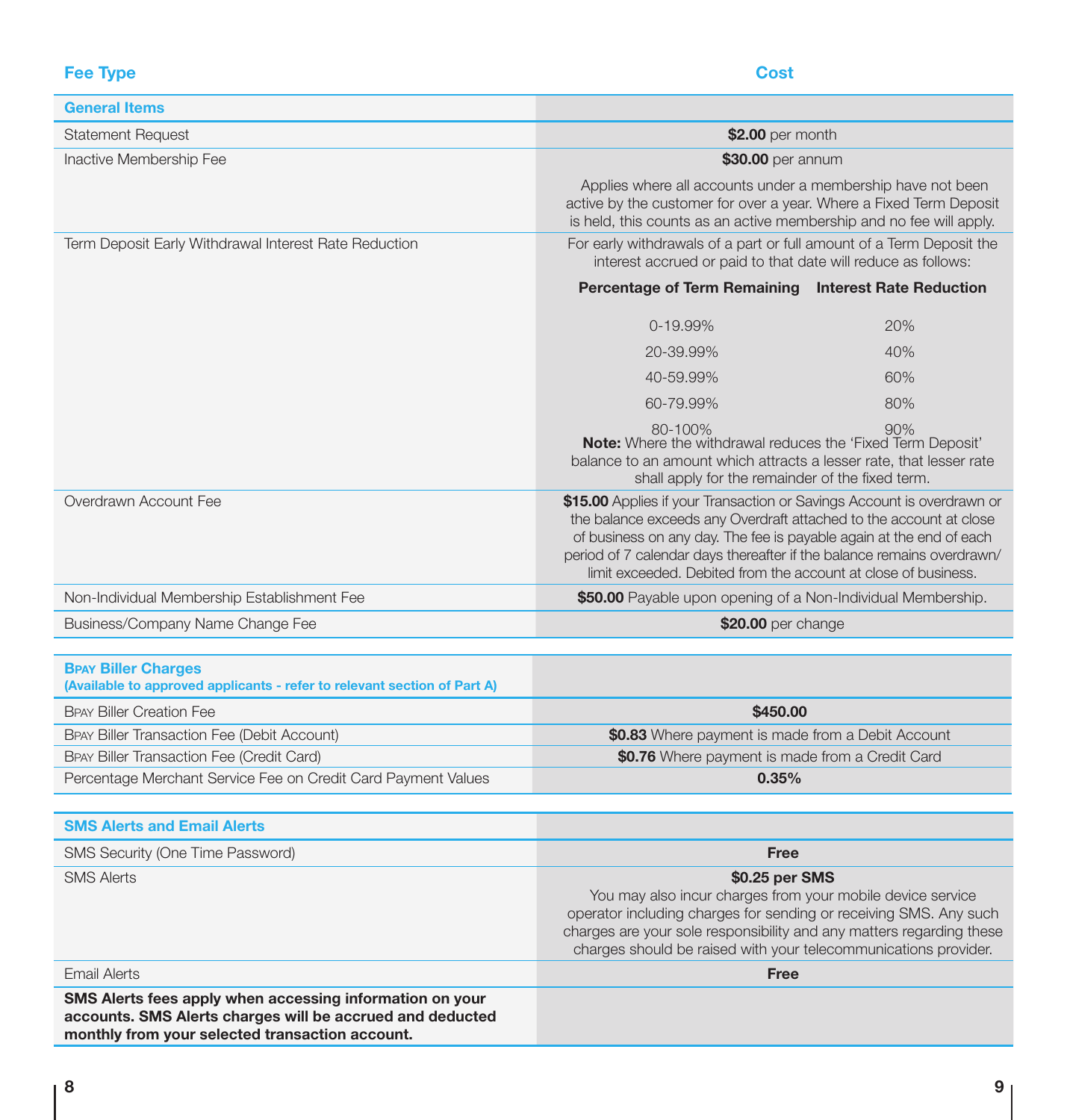# **Loan Services** Cost

| <b>Personal Loans secured and unsecured</b>        |                                                                                                                                                                                                                                                                |
|----------------------------------------------------|----------------------------------------------------------------------------------------------------------------------------------------------------------------------------------------------------------------------------------------------------------------|
| Personal Loan Application Fee                      | <b>Nil</b>                                                                                                                                                                                                                                                     |
| Personal Loan Establishment Fee                    | \$195.00 Applies to all Personal Loan types whether secured or unsecured,<br>and is only payable if the loan is funded. This fee is waived for Premier/<br>Rewards Package Home Loan customers.                                                                |
| Loans with a Fixed Rate Term - Break Cost Fee      | If the loan is paid out or transferred to a variable rate loan during the<br>fixed rate period you will incur a break cost fee.                                                                                                                                |
| Goods Security Agreement Registration Fee          | <b>Nil</b>                                                                                                                                                                                                                                                     |
| Amendment to Goods Security Agreement Registration | <b>Nil</b>                                                                                                                                                                                                                                                     |
| Stamp Duty on Goods Security Agreement             | Available upon application<br>Government Charge (for interstate Goods Mortgage only)                                                                                                                                                                           |
| Revolving Personal Loan Service Fee                | \$35.00 p.a. (Charged on the anniversary of the loan)                                                                                                                                                                                                          |
| Repayment Holiday                                  | <b>Free</b>                                                                                                                                                                                                                                                    |
| Arrears Fee                                        | \$20.00 Payable immediately if all or any part of a repayment is<br>7 days in arrears. A further Arrears Fee of \$20.00 is payable at the<br>expiry of 30 days after the account falls into arrears if all or any part of the<br>repayment remains in arrears. |
| <b>Loans Secured by Real Estate Mortgage</b>       |                                                                                                                                                                                                                                                                |
| Loan Application Fee                               | <b>Nil</b>                                                                                                                                                                                                                                                     |
| Loan Establishment Fee                             | \$300.00 <sup>1</sup> (New Loan)<br>\$600.00 <sup>1</sup> (Bridging Loan)<br>Establishment Fee waived for First Home Buyers and<br>Premier Package Home Loan customers.                                                                                        |
| Security Administration Fee                        | \$400.00 <sup>1</sup> Costs associated with taking out a security.                                                                                                                                                                                             |
| Home Loan Increase Fee                             | \$350.001<br>\$175.00 <sup>1</sup> (Premier Package Home Loan)                                                                                                                                                                                                 |
| Loan Re-Contracting Fee                            | \$150.00 Fee applies to any change made after initial loan contract is finalised                                                                                                                                                                               |
| Security Consent Fee                               | \$150.00 Applies when the Bank consents to an alteration request<br>that relates to an existing security.                                                                                                                                                      |
| Shared Equity Agreement (SEA) Establishment Fee    | \$600 Covers the cost of the preparation and lodgement of a 2nd<br>Mortgage, Deed of Priority and any applicable government charges.                                                                                                                           |
| Additional Valuation Fee                           | At cost                                                                                                                                                                                                                                                        |
| Additional Security Fee                            | \$150.00 This additional Security Administration Fee covers the cost<br>of one security. This fee applies for each additional security.                                                                                                                        |
| <b>Guarantor Security Fee</b>                      | \$250.00 per Guarantee.                                                                                                                                                                                                                                        |
| Switching Fee                                      | \$300.00 (Only charged if switching between Bank First loan products)<br>\$150.00 Premier Package Home Loan holders.                                                                                                                                           |
| Split Home Loan Fee                                | \$150.00 per application<br>Split Home Loan Fee is waived for Premier Package Home Loan holders.                                                                                                                                                               |
| Lenders Mortgage Insurance                         | Available upon application<br>May apply to loans where the loan to valuation ratio is greater than 80%.                                                                                                                                                        |
| Construction Administration Fee                    | \$450.00                                                                                                                                                                                                                                                       |

*Government, Statutory and Council charges may apply to particular loans. Full disclosure will be available on application.* 

*1. Not refundable if the loan application is withdrawn.*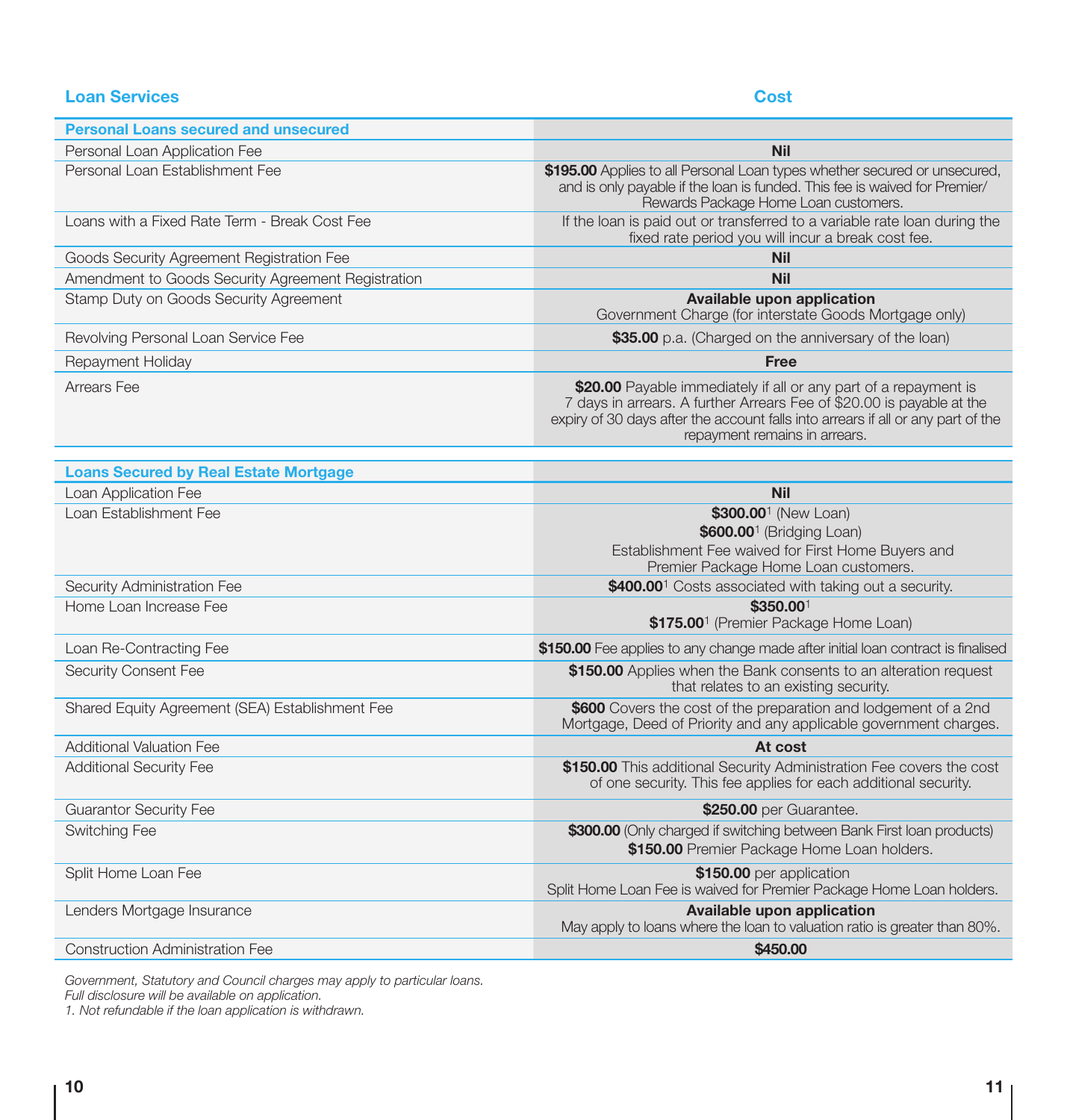# **Loan Services** Cost **Cost**

| <b>Loans Secured by Real Estate Mortgage</b>                                             |                                                                                                                                                                                                                                                                |
|------------------------------------------------------------------------------------------|----------------------------------------------------------------------------------------------------------------------------------------------------------------------------------------------------------------------------------------------------------------|
| Equity Line of Credit Administration Fee                                                 | \$300.00 p.a. (Charged on the anniversary of the loan)                                                                                                                                                                                                         |
| All loans secured by Real Estate Mortgage, during a fixed rate term<br>1. Break Cost Fee | 1. If the loan is paid out during a fixed rate term or if transferred to a<br>variable rate loan during a fixed rate period or if extra funds paid in<br>excess of \$30,000 per year during the fixed interest rate period will<br>incur a break cost fee.     |
| 2. Fixed Rate Lock Fee (1 - 3 year fixed terms only)                                     | <b>2.</b> 0.15% of Loan amount (maximum loan amount of $$1,000,000$ )                                                                                                                                                                                          |
| <b>Settlement Fees</b><br>1. Settlement (Attendance) Fee<br>2. Settlement Cheque Fee     | <b>1. At cost</b> (This fee applies if the settlement occurs outside the CBD<br>area or attendance at settlement by Bank First representative)<br>2. At cost                                                                                                   |
| Land Titles Office Registration Fee                                                      | Available upon request                                                                                                                                                                                                                                         |
| Mortgage Stamp Duty                                                                      | Available upon application<br>(State Revenue Office Charge - Interstate only)                                                                                                                                                                                  |
| Land Titles Office Discharge Fee                                                         | Available upon request                                                                                                                                                                                                                                         |
| Discharge of Mortgage Fee                                                                | \$395.00 per Title.                                                                                                                                                                                                                                            |
| Release of Family Guarantee                                                              | \$350.00 per Title.                                                                                                                                                                                                                                            |
| Caveat Solicitors Fee Inc. GST                                                           | \$225,00                                                                                                                                                                                                                                                       |
| Caveat Registration and Withdrawal of Caveat                                             | Available upon request                                                                                                                                                                                                                                         |
| Variation/Consent to transfer                                                            | Available upon application                                                                                                                                                                                                                                     |
| Repayment Pause                                                                          | Free                                                                                                                                                                                                                                                           |
| Repayment Holiday                                                                        | Free                                                                                                                                                                                                                                                           |
| Arrears Fee                                                                              | \$20.00 Payable immediately if all or any part of a repayment is 7<br>days in arrears. A further Arrears Fee of \$20.00 is payable at the<br>expiry of 30 days after the account falls into arrears if all or any part<br>of the repayment remains in arrears. |
| Portability Fee                                                                          | \$600,00                                                                                                                                                                                                                                                       |
| Premier Package Home Loan Fee                                                            | \$390.00 per annum.                                                                                                                                                                                                                                            |
| <b>School Loans</b>                                                                      |                                                                                                                                                                                                                                                                |
| Government Guaranteed School Loan                                                        | Available upon application<br>An establishment fee is payable on the acceptance of the loan.<br>This fee cannot exceed 0.25% of the loan amount. The maximum<br>charge is \$250.00.                                                                            |
| Unsecured School Loan                                                                    | \$200.00 Establishment fee payable on acceptance of the loan.                                                                                                                                                                                                  |
| <b>Information Charges</b>                                                               |                                                                                                                                                                                                                                                                |
| Lodgement to access personal information                                                 | Free                                                                                                                                                                                                                                                           |
| Information retrieval and/or production                                                  | \$60.00 per hour (charged in 15 minute blocks) plus<br>\$10.00 per retrieval of information stored offsite.                                                                                                                                                    |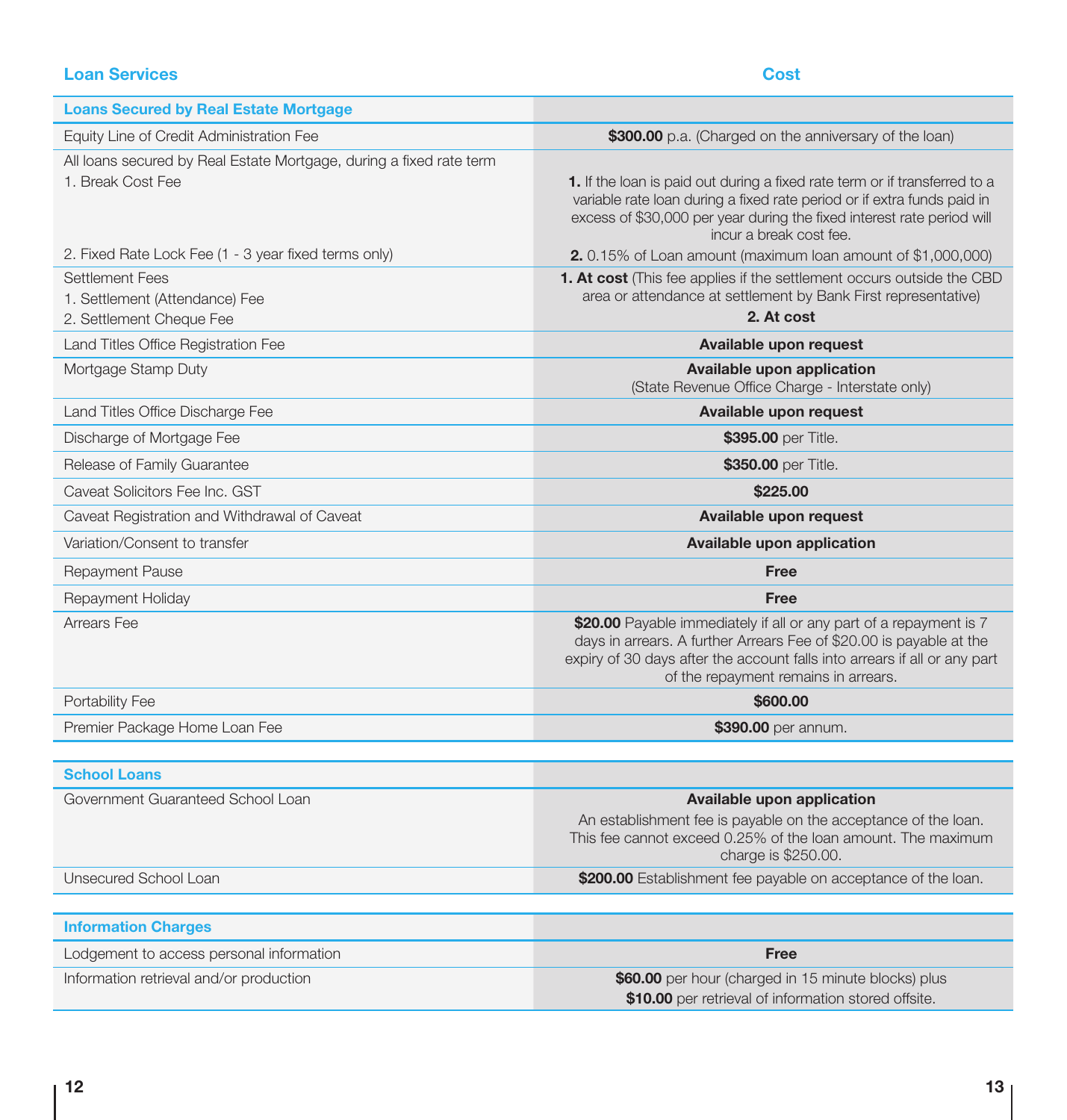## **Overdraft**

| Over the Limit Fee    | \$15.00 Payable immediately if the balance of your account is over<br>the credit limit at the close of business on any day. The fee is payable<br>again at the end of each period of 7 calendar days thereafter if the<br>balance remains over the credit limit. |
|-----------------------|------------------------------------------------------------------------------------------------------------------------------------------------------------------------------------------------------------------------------------------------------------------|
| Arrears Fee           | \$20.00 Payable immediately if all or any part of a repayment is<br>7 days in arrears. A further Arrears Fee of \$20.00 is payable at the<br>expiry of 30 days after the account falls into arrears if all or any part<br>of the repayment remains in arrears.   |
| Overdraft Service Fee | \$30.00 for Overdraft limits \$1,000.00 or less.<br>\$72.00 for Overdraft limits greater than \$1,000.00.<br>The fee is debited to the Overdraft Account annually on the last<br>working day in June.                                                            |

### Transacting Free

Bank First provides you the ability to transact fee free with no monthly account keeping fees and free transactions for:

- All deposits (except coin of \$100 or more)
- ATM withdrawals
- EFTPOS
- Visa Debit card purchases
- Internet Banking
- Phone Banking
- Direct debits and credits
- Electronic payments quoting a valid BSB and account number
- Bpay transactions
- Bank@Post withdrawals
- Personal cheques